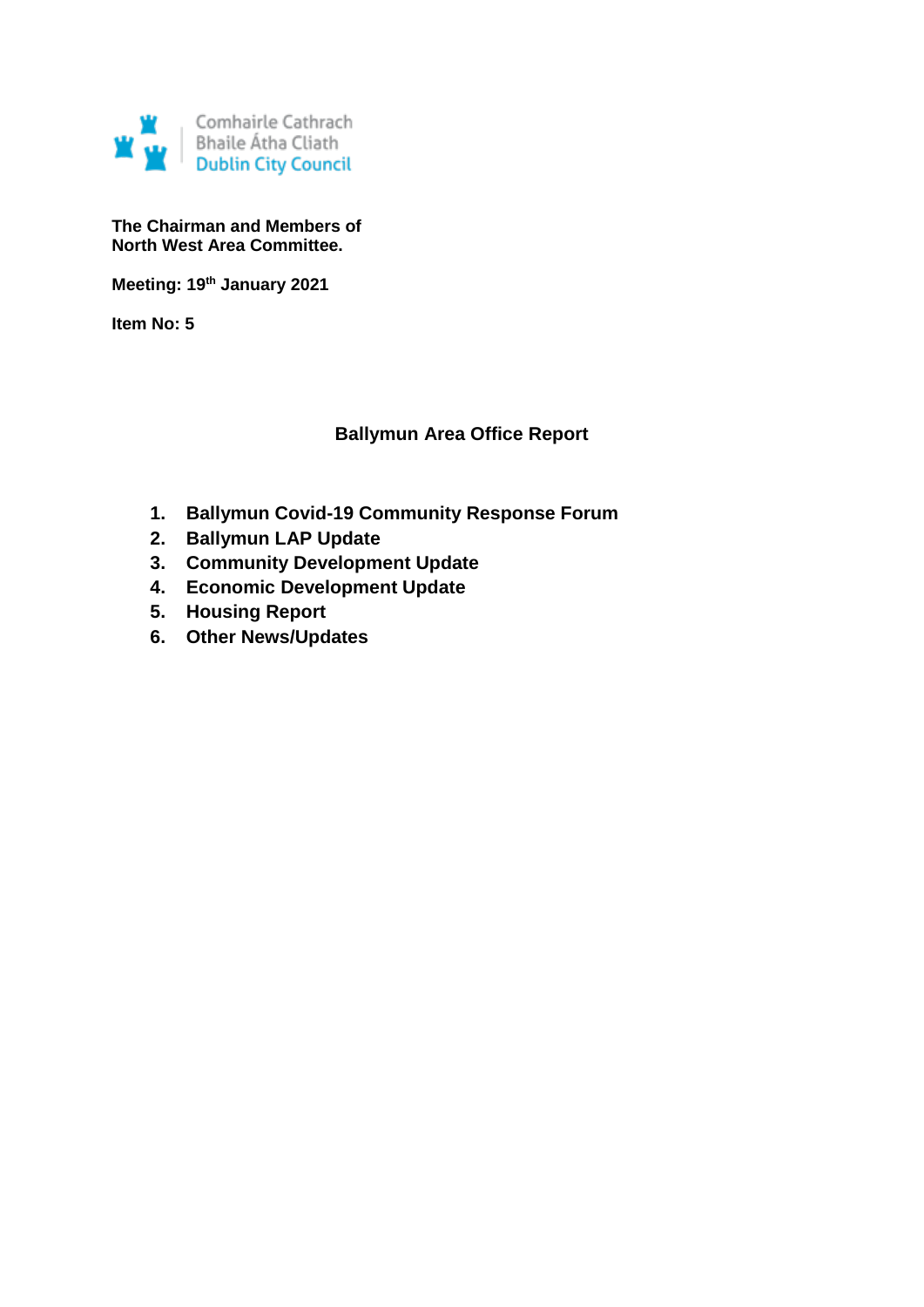## **1. Ballymun Covid-19 Community Response Forum**

The Covid-19 Community Response Forum is continuing and the Ballymun Response Team includes Liam Barry, Martina Kelly, and Ciaran Mahony with all three on a rota responding to Covid-19 requests. The call line ran on an answering machine service for the period from December 24<sup>th</sup> to January 1<sup>st</sup> with calls checked by Customer Service once a day. One member of staff from each Area Office covered all of the northside each of these days, with calls being directed from Customer Services to the relevant staff member.

## **Ballymun LAP Update**

## Shopping Centre – Site 1

The demolition is still  $6 - 8$  weeks away from completion. ESB are required to carry-out disconnections which most likely won't take place until the latest Covid-19 restrictions are lifted. The foundations and top-soiling cannot be done until this is completed.

### Lidl - Site 3

The Lidl 'North Quarter' have advertised office space and commercial units. There is 1,176 sqm. of office space available over 2 floors.

More information can be found here: **[https://www.daft.ie/commercial-property-for-](https://www.daft.ie/commercial-property-for-%20rent) rent** The commercial units at the development are now being advertised by Smith & Butler Estate Agents. **Daft ad: [https://www.daft.ie/53113341.](https://www.daft.ie/53113341)** The Agent has said there has been some interest shown in the units but no further update is available at this time.

Site 22 & 23 O'Cualann are on site

Site 21 O'Cualann are on site and works commenced September 2020

Site 12 & 14 The Design Team have being appointed

## Balbutcher Lane/Hampton Wood Junction

All construction works at the junction are now complete apart from some minor landscaping, coloured surfacing for the cycle ways and snagging works. The laying of the coloured surfacing on the cycle tracks has been delayed due to the recent weather conditions. The proposed opening of the junction on the  $7<sup>th</sup>$  January had to be postponed due to icy conditions on the day.

The latest government restrictions on construction works has meant that the opening of the junction will not now happen until after the  $31<sup>st</sup>$  of January but it is hoped to get the coloured surfacing for the cycle tracks completed before that date. There will be some specific safety features introduced to provide additional protection to cyclists such as a flashing amber left turn arrow signal for left turning cars. Additional funding has been received from the NTA for this project bringing their total contribution to the scheme to €1.5 million. Irish Water have also reimbursed DCC for the cost of the water main upgrade.

There has been a high incidence of illegal parking on the new section of roadway that will link the junction to Hampton Wood Drive, both on the cycleway and along the main carriageway immediately north of the new junction. This area is currently a Cul de Sac but will become a through route once the junction opens up. DCC will do a leaflet drop and engage with the residents groups in advance of opening up the junction but this will become an enforcement issue if it continues after the road has opened.

New cycle lanes will be introduced to the west side of the Balbutcher Lane junction in the coming weeks. Initial proposals are to link as far as Poppintree Park Lane West with further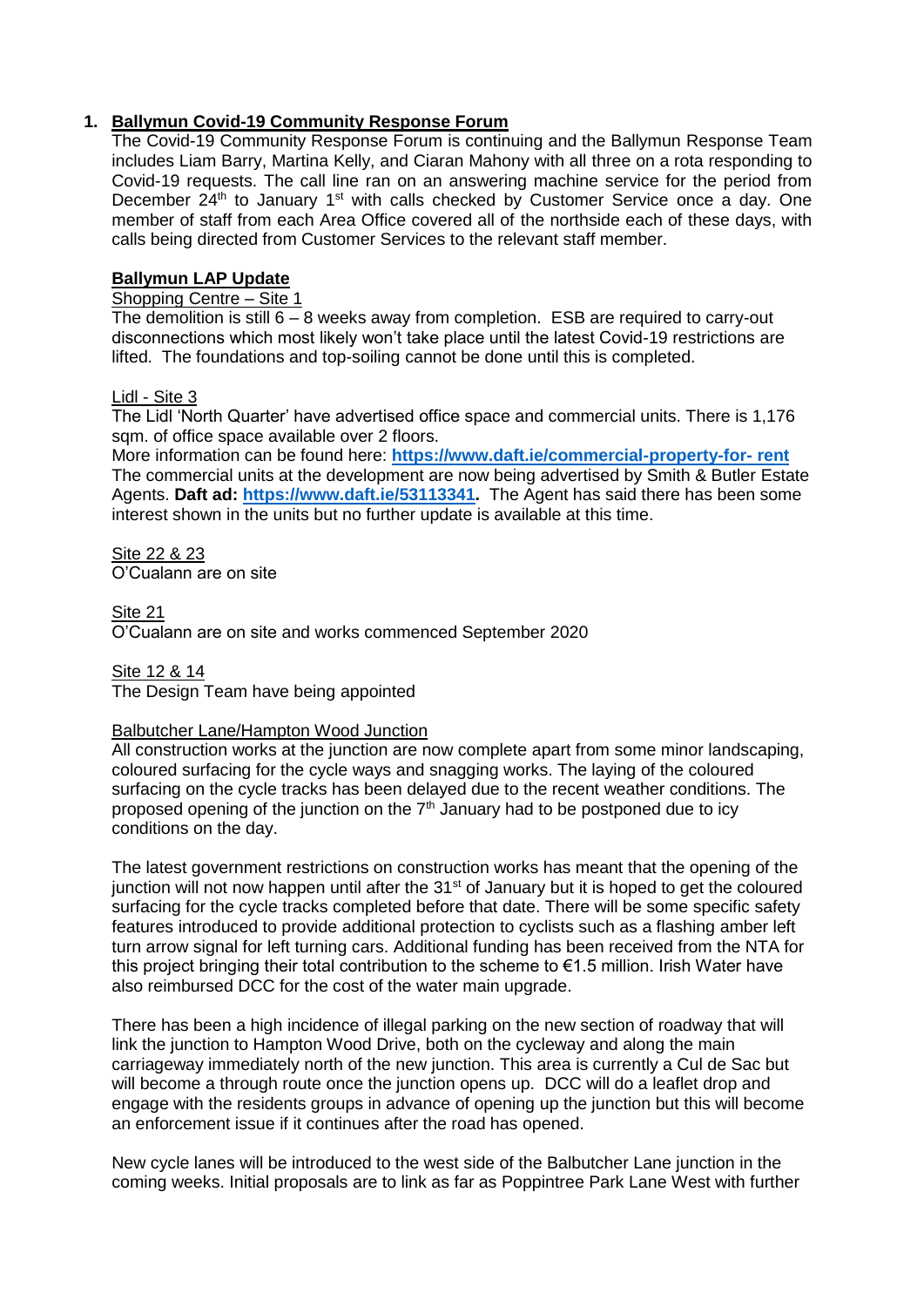surveys planned to investigate the feasibility of extending the cycle lane as far as the Jamestown Rd roundabout.

#### Sillogue Infrastructure Scheme

The ground for the site compound area has been prepared and fenced off but the project has been put on hold due to the government restrictions on construction works. Construction works had not yet commenced. A request has been made to the Department to classify this project as 'Essential Works', an update will be provided if this application is approved.

#### Vacant DCC units

The disposal of the Shangan units to the HSE for a day hospital is still at the pre-planning stage. A further update will be provided at the February 2021 meeting.

#### **2. Community and Social Development Update**

#### General Community Development

The Community and Social Development Team are currently preparing plans in regard to staff training programmes, priority activities and programmes for the year ahead.

The Community and Social Development Grants from 2020 will be paid in the near future. While we are in level 5 restrictions, the Team Members are committed to keeping in contact with local community group members, with a specific focus on those who are most vulnerable at present. The Team Members offer support, advice and guide community members towards the specific support lines currently in operation.

In December, Community Team Members supported a number of local community organisations to apply for LCDC funding for Covid 19 related community initiatives and a number of applications have been successful.

### Community Initiatives

Ballymun Men's Sheds: The Community Team are continuing to support the men and are having regular zoom meetings with regards to progress on the new premises and moving onto the next stage.

#### Sports and Wellbeing

The Community Team are attending regular planning meetings in relation to a programme of health and wellbeing events that we hope will take place in Ballymun throughout 2021.

At present, we are supporting local community sports representatives to set up a more formal committee structure that will assist with drawing down funding and moving forward into the events planning phase. We will collaborate on the first of these initiatives, which is an online Health and Fitness Day which will take place on January 31<sup>st</sup>. This will act as a taster for a larger event to take place later in the year in adherence to public safety guidelines.

#### Christmas 2020

The Community Team organised festive and creative initiatives at Christmas 2020. A Christmas, window-decorating scheme was organised by the Community Team and was rolled out to local community organisations in the area to help spread hope and light up for Christmas. Axis Ballymun, BRYR and Ballymun Tidy Towns took part in this initiative, which was deemed a simple yet very successful initiative.

We were inundated with applications for our Christmas 2020 Schools Poster Competition and we were very happy with the high standard of entries. The pictures were so colourful, and contained positive messages for the year that was in it. The following schools took part; Scoil an tSeachtar Laoch, Virgin Mary Boys NS, Holy Spirit Girls NS, Our Lady of Victories Infant School and Our Lady of Victories Boys NS. There were close to 200 entries and it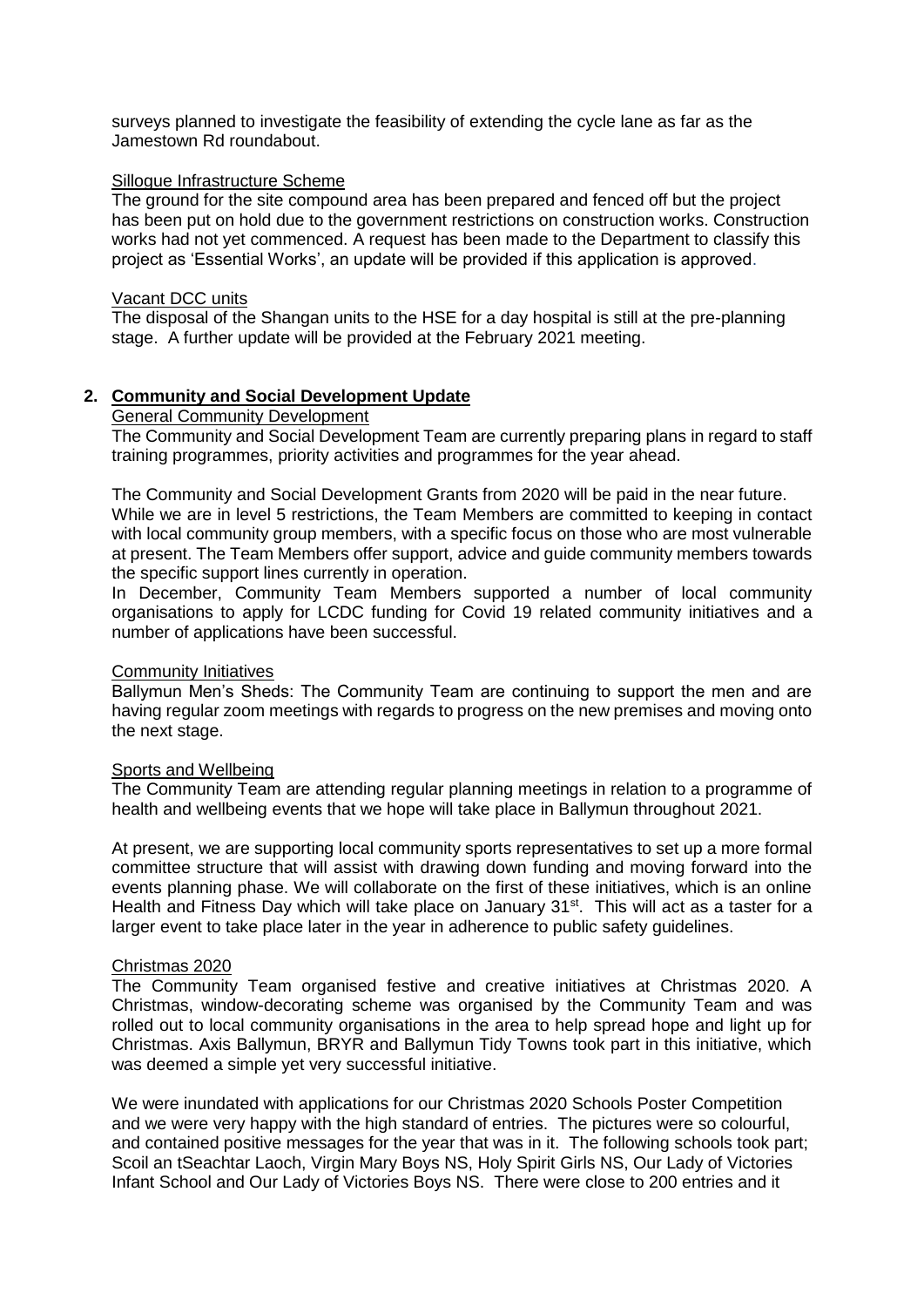was difficult to choose between them. All prizes were delivered to the winners and the winning posters were exhibited on our Community Facebook page and in the window of the Ballymun Civic Offices

The Community Team contributed towards the hamper campaign for vulnerable families at Christmas 2020, which was organised under the auspices of the Ballymun Network for Children and Young people At Risk. This was a very successful and worthwhile initiative.

## **3. Economic Development Update**

#### BRL Update

The Economic Development Officer is still progressing the settlement between BRL and Bennetts. An update will be provided at February 2021 meeting.

### Stimulating Economic Activity



B4b hosted it's Christmas 2020 meeting on 15<sup>th</sup> December on Zoom and welcomed Des Ryan from Action Coach as guest speaker while resident magician Colm Dawson provided the entertainment. Over 20 businesses attended.

B4b also launched a **'shop local by local services'** in December which will run through January and February. Outdoor banners were installed along Main Street and the campaign accompanied by this promotional video:<https://fb.watch/2SNyCdMtw5/> and an extensive social media campaign promoting local businesses and services.



Please follow on Facebook and Twitter to lend your support #buysupportlocal **Twitter:@ballymun4biznez Facebook: Ballymun 4 business.** Despite the restrictions imposed by Covid-19 B4b has grown its membership to 71 paid-up members.

#### Commercial kitchen available

B4b member [Sweet Potato Pizza,](https://www.sweetpotatopizza.ie/) based in the Ballymun Industrial Estate has a fully fitted commercial kitchen available for rent. Any small food manufacturer looking for a kitchen should contact owner Craig directly. Details are on his website.

Economic projects

Shop front enhancement scheme The scheme will be launched in January 2021.

Northwest Area Business Support Scheme (working title) This scheme is still being worked on and will launch in February 2021

#### Other Economic News

It has been confirmed that Dealz are opening a new store at Santry Cross, Ballymun. The Economic Development Officer is endeavouring to make contact with the Owner/Manager to discuss linking in with local employment services etc.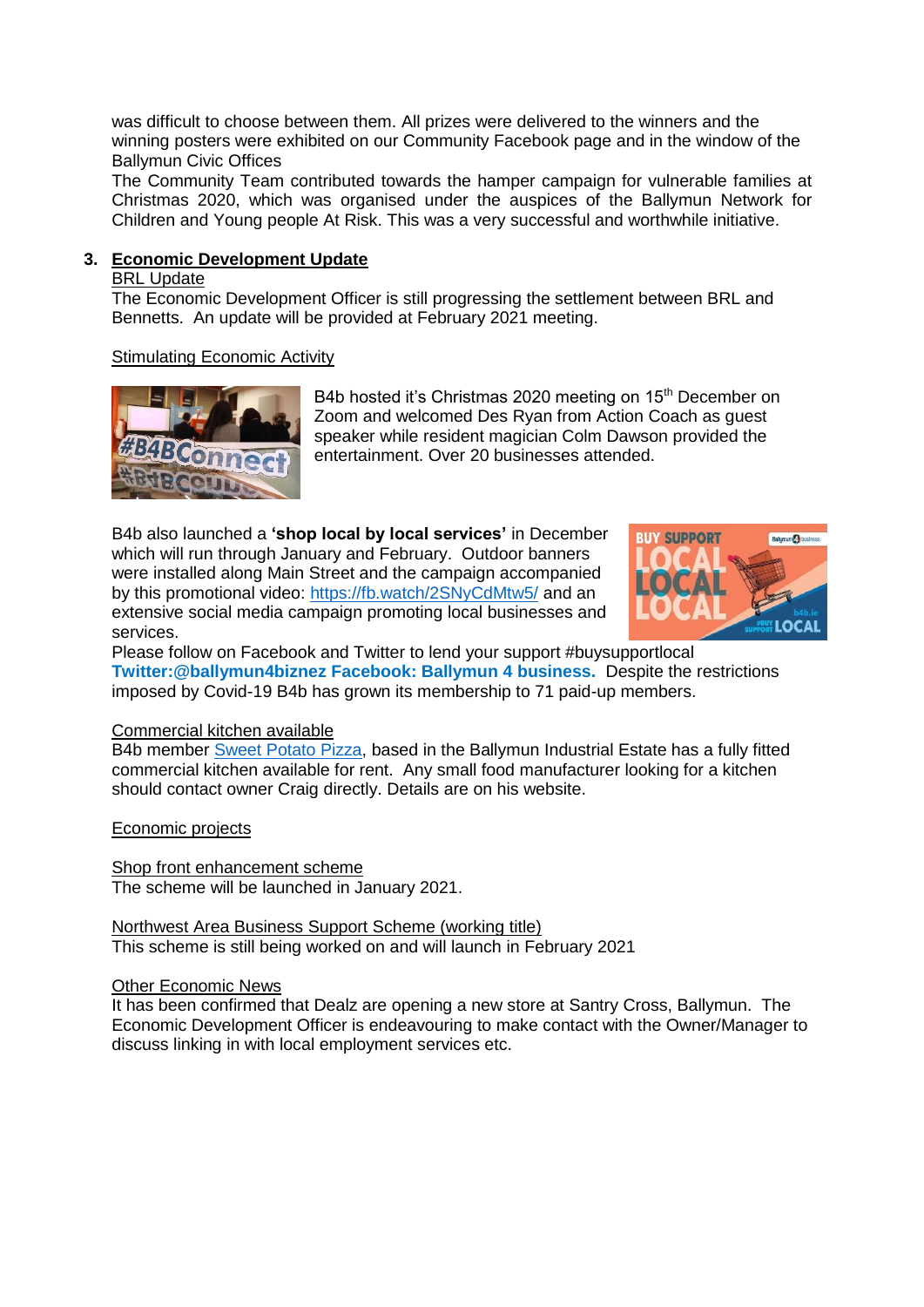## **4. Housing Report**

Estate Management statistics for December 2020

| No of Anti- Social complaints per 1997 act Drug related      | 18             |
|--------------------------------------------------------------|----------------|
| No of Anti-Social complaints per 1997 act (Not Drug Related) | 49             |
| No of other Complaints                                       | 0              |
| <b>Total Complaints</b>                                      | 67             |
| No of Anti-Social Interviews per 1997 act                    | 14             |
| No of Other Interviews                                       | 11             |
| <b>Total Interviews</b>                                      | 25             |
| No Requests for mediation                                    | 0              |
| No of Complaints referred to central unit for Action         | 0              |
| No of Section 20 Evictions                                   | 0              |
| No of excluding Orders applied for by Tenant                 | 0              |
| No of Excluding orders applied for by DCC                    | 0              |
| No of surrender of Tenancies due to Anti-Social Behaviour    | $\overline{2}$ |
| No of Tenancy Warnings sent to Central Unit                  | 0              |
| No of Court Orders Granted                                   | 0              |
| No of Appeals / Judicial Reviews Challenges                  | 0              |
| No of Warrants executed (Evictions)                          | 0              |

## Estate Management January – December (12 months)

| No of Anti social complaints per 1997 act Drug Related     | 163 |
|------------------------------------------------------------|-----|
| No of Anti-social complaints per 1997 act Not Drug Related | 354 |
| No of other Complaints                                     |     |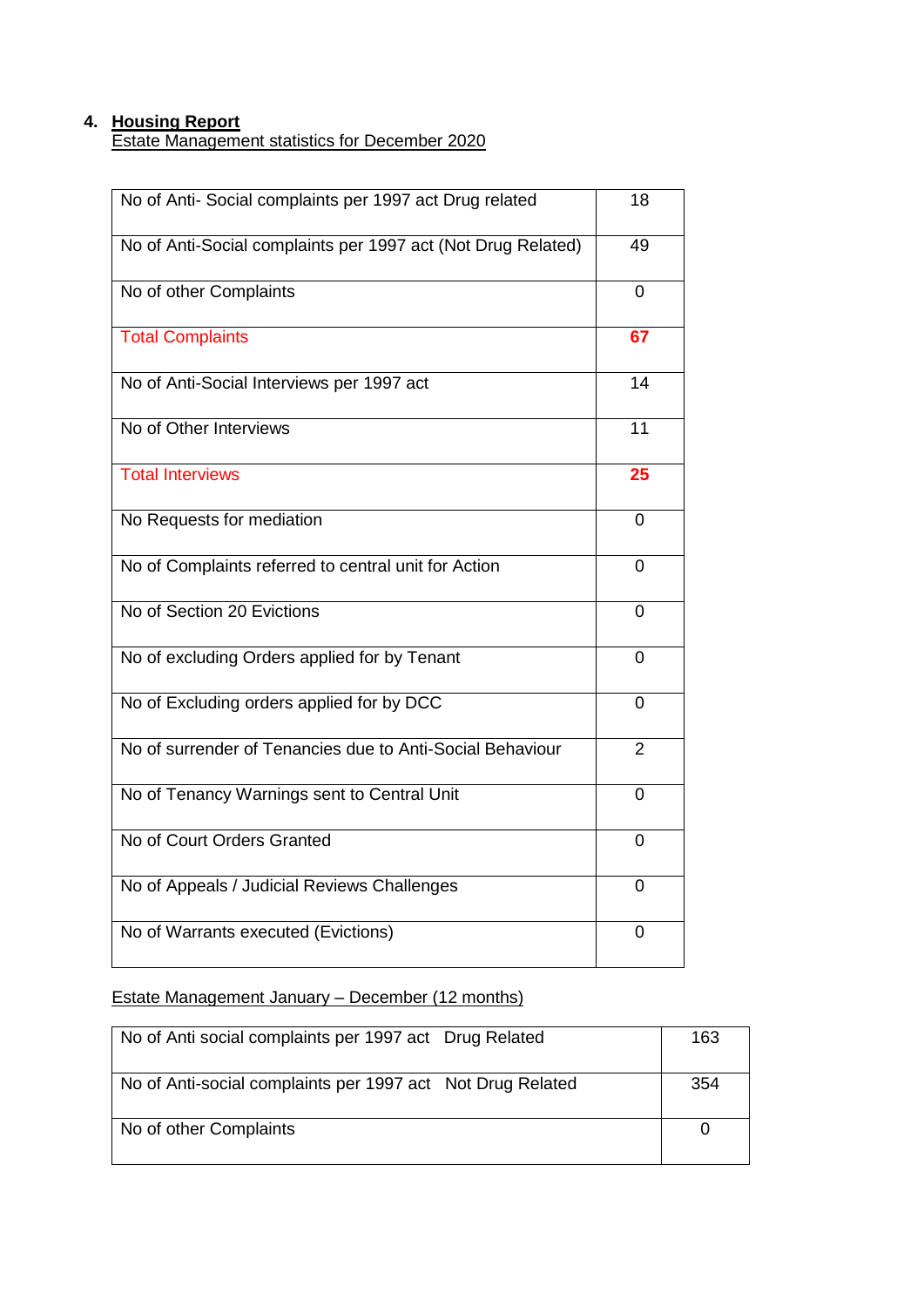| <b>Total Complaints</b>                                   | 517            |
|-----------------------------------------------------------|----------------|
| No of Anti-Social Interviews per 1997 act (Drug Related)  | 101            |
| No of Other Interviews                                    | 67             |
| <b>Total Interviews</b>                                   | 168            |
| No Requests for mediation                                 | 0              |
| No of Complaints referred to central unit for Action      | 10             |
| No of Section 20 Evictions                                | 0              |
| No of excluding Orders applied for by Tenant              | $\Omega$       |
| No of Excluding orders applied for by DCC                 | $\Omega$       |
| No of surrender of Tenancies due to Anti-Social Behaviour | 20             |
| No of Tenancy Warnings sent to Central Unit               | $\Omega$       |
| No of Court Orders Granted                                | $\Omega$       |
| No of Appeals / Judicial Reviews Challenges               | $\overline{0}$ |
| No of Warrants executed (Evictions)                       | 0              |

## Rent Assessments December 2020

| Assessments                | 1369<br>489 emails/ 520 updates/360 calls |  |  |
|----------------------------|-------------------------------------------|--|--|
| Permissions To Reside      | 6                                         |  |  |
| Refunds                    | 4                                         |  |  |
| Opening of Accounts        | 17<br>(including 3 sole/ 0 successions)   |  |  |
| <b>Closing of Accounts</b> | 7<br>(including 0 sole / 0 successions)   |  |  |
| <b>Front Counter Calls</b> | See Above                                 |  |  |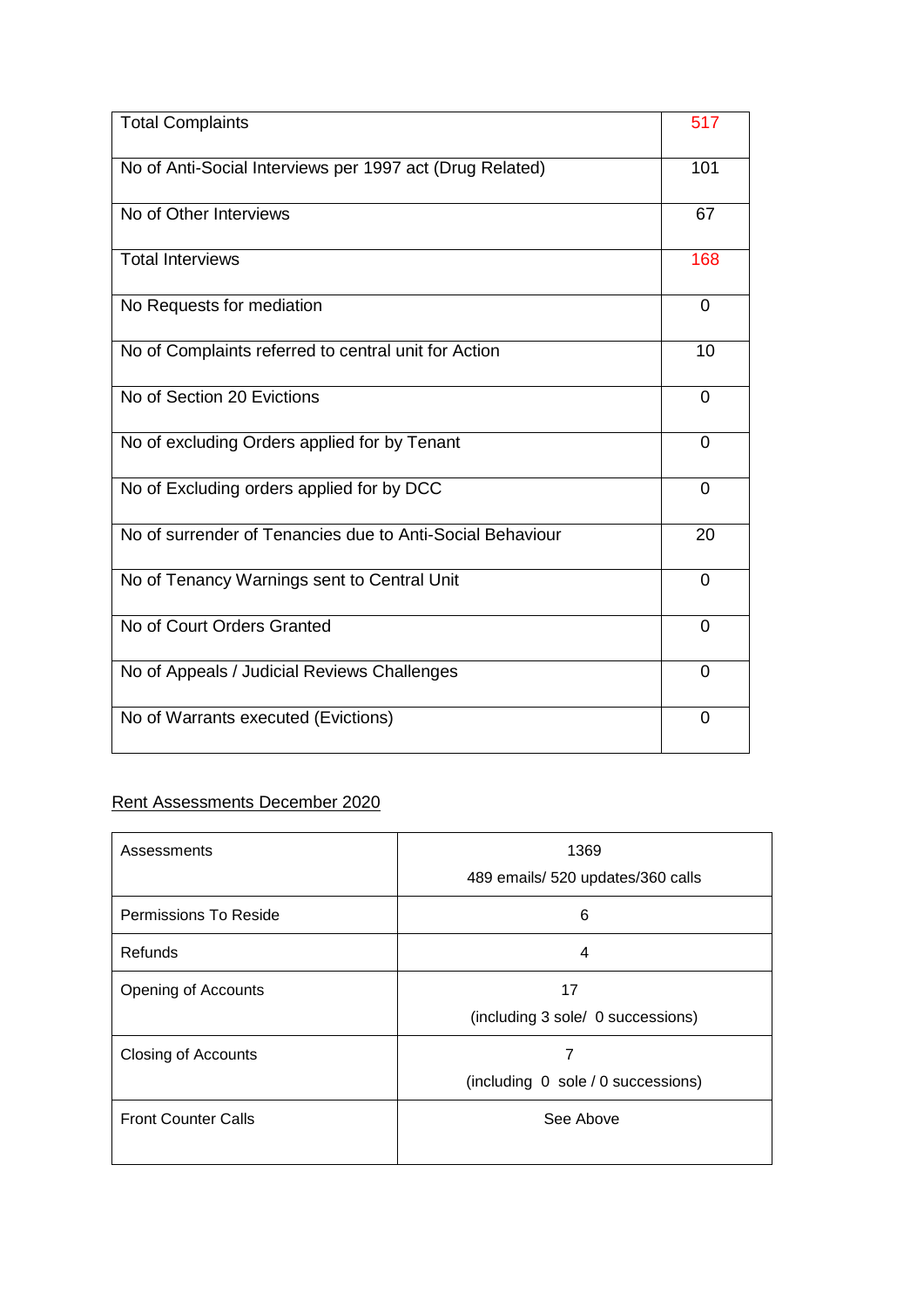| <b>Window Replacements</b> |  |
|----------------------------|--|
|----------------------------|--|

## Ballymun Voids December 2020

| <b>Address</b>           | <b>Type</b>    | Date of                      | <b>Status</b>       |
|--------------------------|----------------|------------------------------|---------------------|
| Baile Na Laocha          | 3 Bed House    | <b>Vacancy</b><br>26/11/2020 | <b>Under Repair</b> |
| <b>Balcurris Gardens</b> | 3 Bed House    | 03/11/2020                   | <b>Under Repair</b> |
| <b>Barnwall Drive</b>    | 2 Bed Apt      | 09/11/2020                   | <b>Under Repair</b> |
| <b>Belclare Crescent</b> | 3 Bed House    | 30/10/2020                   | <b>Under Repair</b> |
| <b>Belclare Way</b>      | 3 Bed House    | 10/11/2020                   | <b>Under Repair</b> |
| <b>Carton Close</b>      | 1 Bed Apt      | 22/11/2020                   | <b>Under Repair</b> |
| <b>Carrig Close</b>      | 2 Bed Bungalow | 03/11/2020                   | <b>Under Repair</b> |
| <b>Coultry Terrace</b>   | 1 Bed Apt      | 28/06/2020                   | <b>Under Offer</b>  |
| Cranogue Terrace         | 2 Bed Apt      | 21/09/2020                   | <b>Under Offer</b>  |
| Dolmen Way               | 1 Bed Apt      | 09/10/2020                   | <b>Under Repair</b> |
| <b>Druid Court</b>       | 3 Bed House    | 03/11/2020                   | <b>Under Repair</b> |
| Gateway Avenue           | 2 Bed Apt      | 21/06/2020                   | <b>Under Repair</b> |
| <b>Gateway View</b>      | 2 Bed Apt      | 23/09/2020                   | <b>Under Repair</b> |
| Hamptonwood              | 1 Bed Apt      | 4/10/2020                    | <b>Under Repair</b> |
| Marewood Drive           | 2 Bed Apt      | 24/05/2020                   | <b>Under Repair</b> |
| Sandyhill Terrace        | 1 Bed Apt      | 22/11/2020                   | <b>Under Repair</b> |
| Sandyhill Way            | 3 Bed House    | 22/11/2020                   | <b>Under Repair</b> |
| Shangan Crescent         | 2 Bed Apt      | 23/11/2019                   | <b>Under Repair</b> |
| Silloge Green            | 1 Bed Apt      | 02/11/2020                   | <b>Under Repair</b> |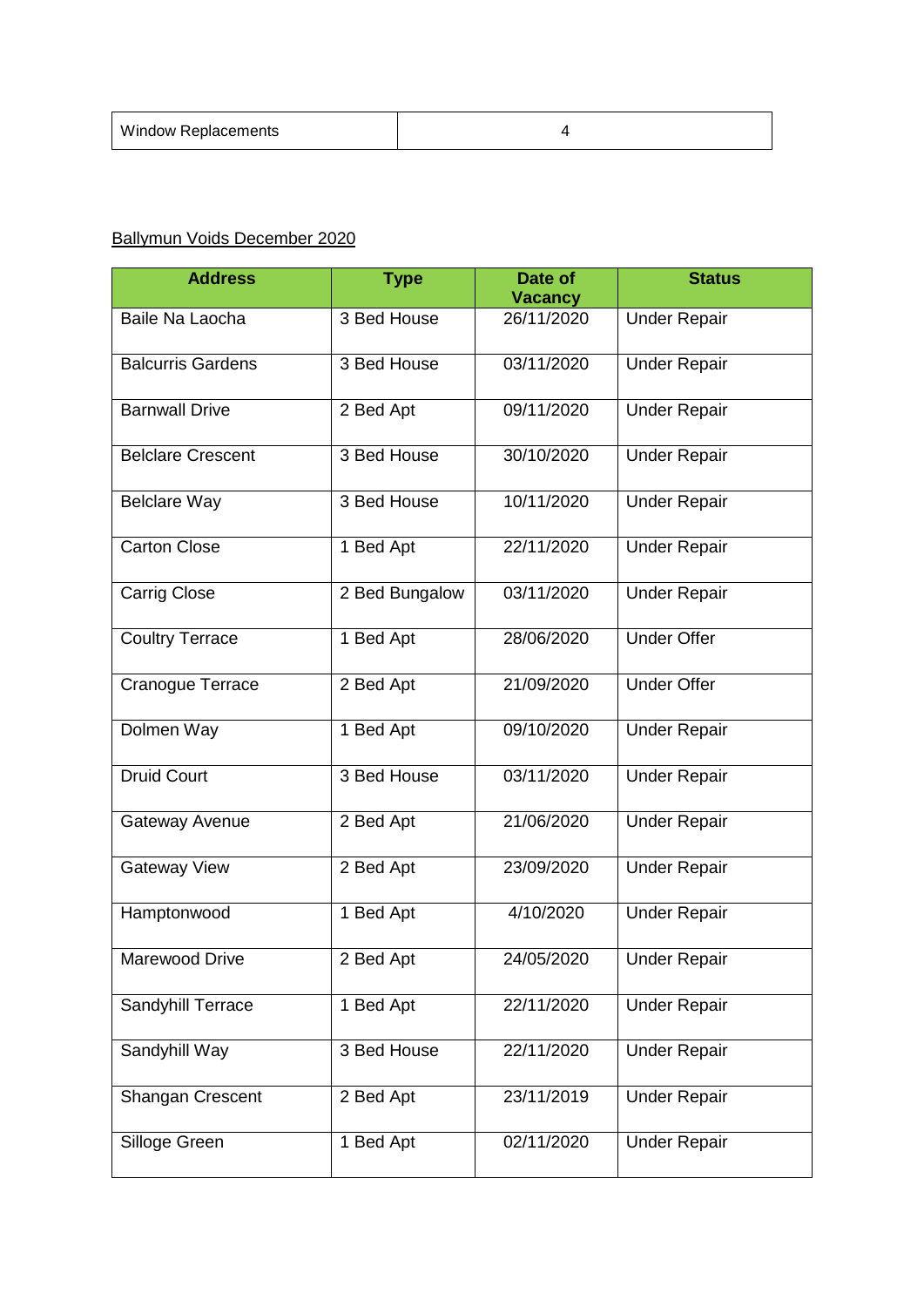| Silloge Green          | 3 Bed House    | 22/11/2020 | <b>Under Repair</b> |
|------------------------|----------------|------------|---------------------|
| Silloge Park           | <b>Bed Apt</b> | 09/02/2020 | <b>Under Offer</b>  |
| <b>Whiteacre Court</b> | 3 Bed Apt      | 15/11/2020 | <b>Under Repair</b> |
| <b>Whiteacre Place</b> | 3 Bed House    | 17/06/2020 | <b>Under Offer</b>  |

| <b>Older Persons Units</b> |                  |                        |                     |  |
|----------------------------|------------------|------------------------|---------------------|--|
| <b>Address</b>             | <b>Type</b>      | <b>Date of Vacancy</b> | <b>Status</b>       |  |
| <b>Burren Court</b>        | 1 Bed            | 10/05/2020             | <b>Under Repair</b> |  |
| Sandyhill Gardens          | <b>Bed</b><br>1. | 21/07/2020             | <b>Under Repair</b> |  |
| Sandyhill Gardens          | 1 Bed            | 26/07/2020             | <b>Under Repair</b> |  |
| Sandyhill Gardens          | <b>Bed</b><br>1. | 07/06/2020             | <b>Under Repair</b> |  |

# Ballymun Lettings January – December 2020

| <b>Allocation Category</b> | <b>Housing List</b> | <b>Transfer List</b> | <b>Older Persons</b> |
|----------------------------|---------------------|----------------------|----------------------|
|                            | 2020                | 2020                 | 2020                 |
| <b>Bands 2 &amp; 3</b>     | 22                  | 1                    | $\mathbf{1}$         |
| Medical                    |                     |                      | 2                    |
| Welfare                    | 1                   | $\overline{2}$       |                      |
| Homeless                   | 13                  |                      | 5                    |
| <b>Travellers</b>          | 3                   |                      |                      |
| <b>Transfer HAP</b>        |                     |                      |                      |
| De-tenanting               |                     |                      |                      |